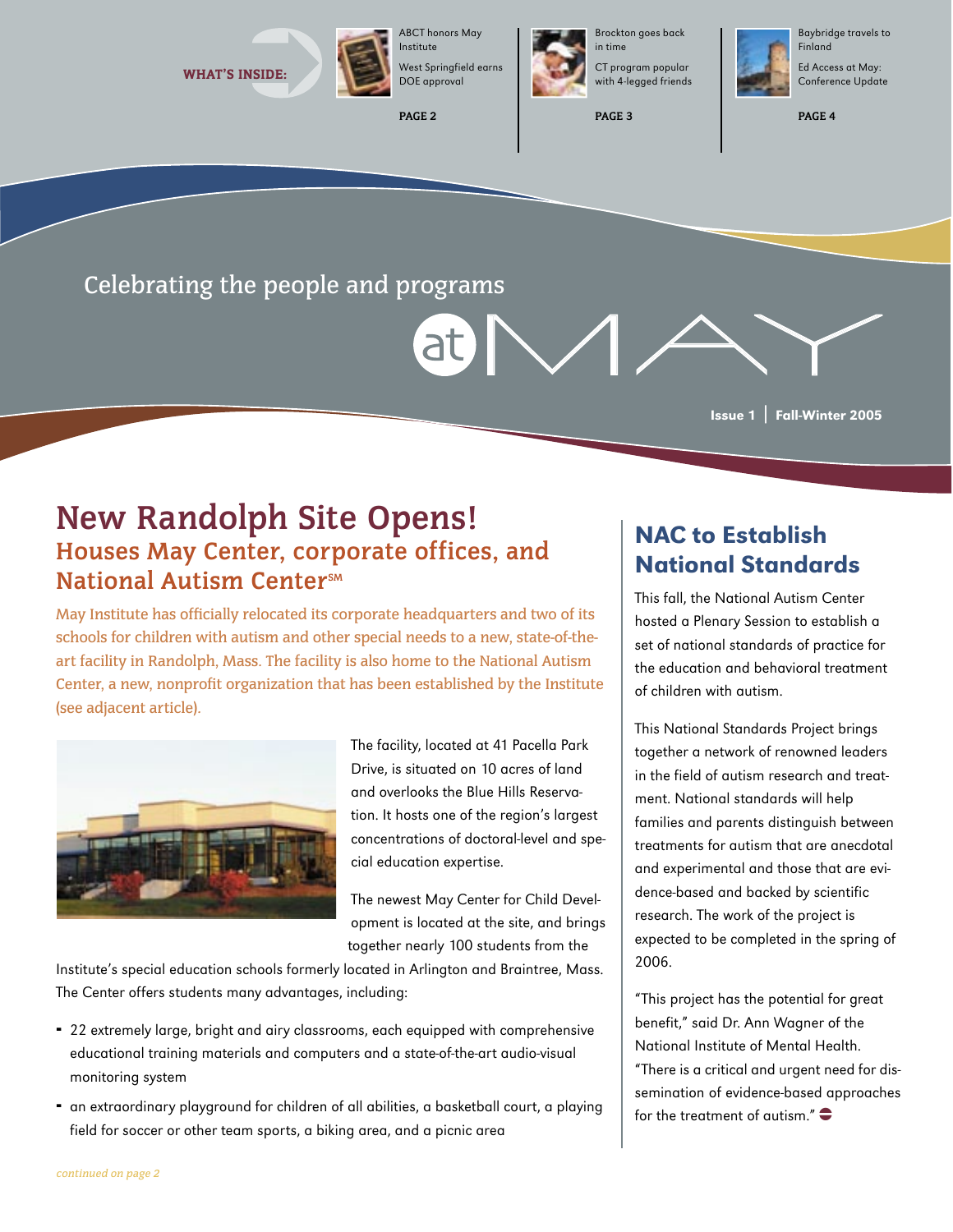#### continued from page 1

- **•** a full gymnasium, a gross motor skills acquisition room, and an indoor playroom
- art and music rooms, and a children's library with hundreds of books and other resource materials
- assessment/evaluation ¨ rooms with two-way observational capacity
- vocational and transitional ¨ training areas
- **•** a comprehensive medical suite

As we celebrate the accomplishments and milestones of 50 years of service, we are very proud to open the doors of May Institute's impressive, 80,000-squarefoot, state-of-the-art facility in Randolph.

> Walter P. Christian, Ph.D., ABPP President and CEO

- **•** dedicated space for occupational, physical, and speech therapy
- $\overline{\phantom{a}}$  a distance learning lab, a training center, and numerous conference rooms
- **•** a private family services suite
- a spacious cafeteria

Randolph employees look forward to welcoming staff from the many other May programs and sites when they visit the new facility.  $\bullet$ 



This prestigious award recognizes the profound impact of the Institute's training initiatives on the practice of behavior analysis and therapy and the advancement of the field. "Training begins with leadership," said Dr. Dennis Russo. "May professionals have a concentration of behavioral, clinical, and scientific expertise that is unmatched in the field."

Guided by a professional advisory board that includes leading experts in behavioral psychology, the Institute's training mission is supported by the expertise of over 60

## **UNMATCHED TRAINING** ABCT Honors May Institute

May Institute received the 2005 Outstanding Training Program Award from the Association for Behavioral and Cognitive Therapies (ABCT) at a ceremony held recently in Washington, D.C. Dennis Russo, Ph.D., ABPP, Chief Clinical Officer, accepted the award on behalf of the Institute.

licensed and credentialed M.D.- and Ph.D.-level professionals. Several of these individuals serve as examiners for the American Academy of Behavioral and Cognitive Psychology and the American Board of Professional Psychology's Behavioral Psychology Board. These senior-level staff are joined by over 50 Board Certified Behavior Analysts (BCBA) and Board Certified Associate Behavior Analysts (BCABA). Additionally, the Institute and more than 40 affiliated universities, hospitals, and human service

organizations often work in partnership, pooling strengths and resources to train staff in delivering effective behavioral healthcare services.

The Association for Behavioral and Cognitive Therapies is a professional, interdisciplinary organization concerned with the application of behavioral and cognitive sciences to understanding human behavior, developing interventions to enhance the human condition, and promoting the appropriate utilization of these interventions.  $\bullet$ 

## WEST SPRINGFIELD EARNS DOE APPROVAL

The May Center for Child Development in West Springfield has received full program approval from the Massachusetts Department of Education.

Opened in September 2003 to meet the rising demand for special educational services in western Mass., the May Center is successfully providing highly structured and individualized curricula for 22 children with autism, whose needs exceed the program-

ming offered in a regular public school or collaborative setting.

"This achievement

recognizes the Center's commitment to

providing the highest standard of service to students, families, and the community," said Alan Harchik, Ph.D., BCBA, Senior Vice President.



May employees from West Springfield walked far for NAAR (National Alliance for Autism Research) during the area's 2005 walk event.

"Teachers and staff have done an outstanding job of getting the school's program off to a successful start. Their attention to consistency

and use of state-of-the-art procedures have enabled our students to make exceptional progress." $\bullet$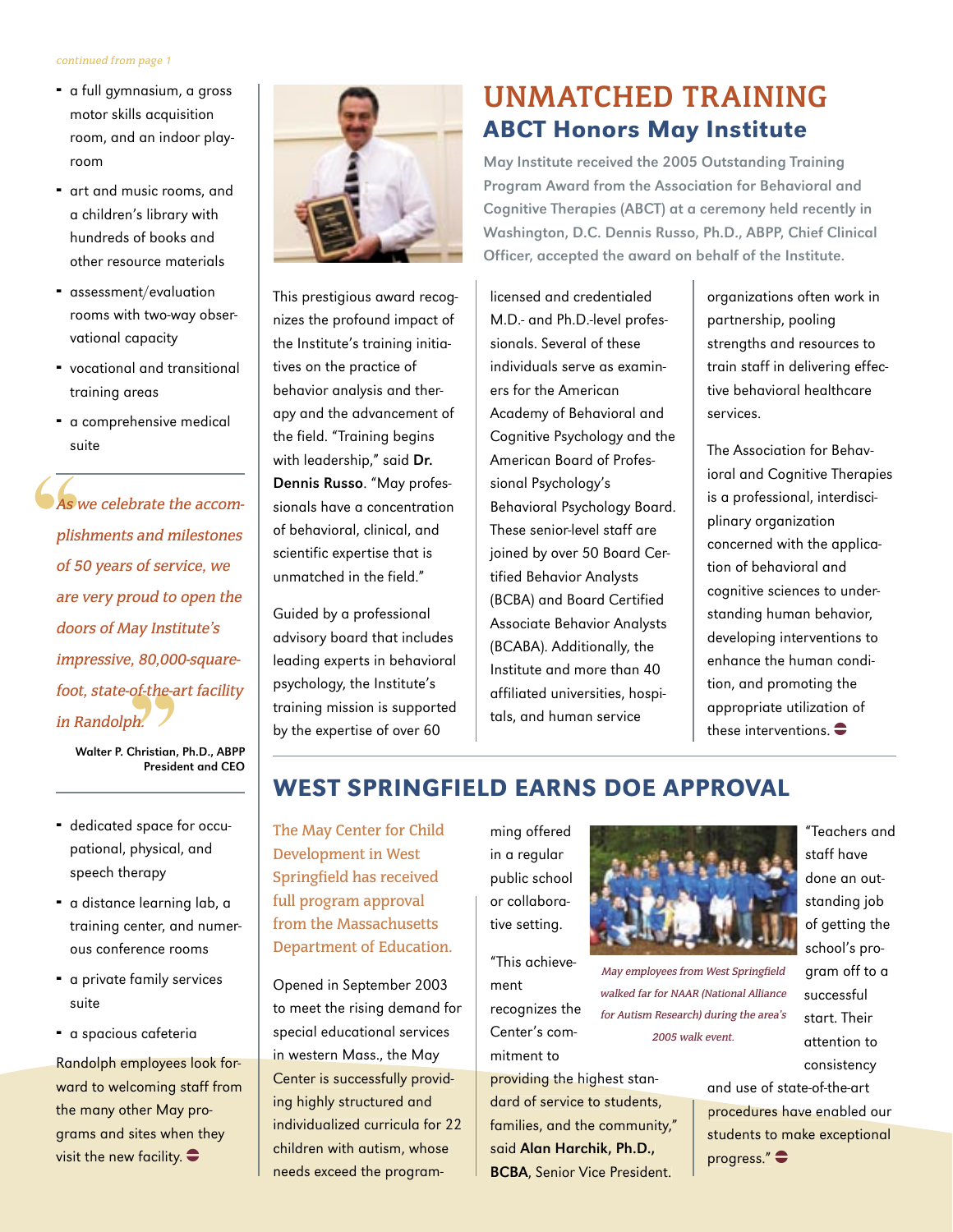## Revolutionizing the Classroom: **Brockton Goes Back in Time**

The May Center in Brockton was recently transported back to late 18<sup>th</sup> century New England. Historical re-enactors from Southcoast Historical Associates (SHA) visited the school to demonstrate aspects of what it was like to live in the area 250 years ago.

The visit was arranged by Senior Teacher Mike Lydon, whose students are currently studying Colonial America and the American Revolution in their history class.

Dressed as a colonial housewife, Hallie Larkin of SHA introduced May Center students and staff to the clothing, daily life activities, and customs of women and children of the era. She demonstrated spinning wool to yarn on a reproduction spinning wheel. David Jennings, who dressed as a colonial merchant, spoke about the lifestyle of an 18<sup>th</sup> century "gentleman." Jennings also displayed and



explained period armature and Revolutionary War history and tactics. A highlight of the presentation came when May Center student Erick (above right) was outfitted as a colonial soldier, complete with tricorner hat and musket.  $\bullet$ 

# achievements notable

John Leydon Earns Microsoft Certification John Leydon, Information Systems Specialist, has earned certification as a Microsoft Certified Professional (MCP). Certification required self-study and experience with troubleshooting and implementing Microsoft operating systems, as well as passing a practical examination.

# **Success in Batches!** Program Popular with 4-legged Friends

Members of May Institute's **Connecticut** program have been whipping up batches of homemade dog biscuits that

have become very popular with the local canine community. Program members like Rachael (above left) have participated in community events such as the Stafford Street Fair, where they have sold the treats. Additionally, the biscuits are on display and for sale at the Connecticut Department of Mental Retardation,



in an area designated for private providers to showcase the work of consumers. Members are also giving

back to the community by donating biscuits to the Fidelco Company, the Humane Society, and local animal control programs. "This initiative has been an excellent vocational training opportunity as well as community outreach activity," said Clinical Specialist Jennifer School $nick.$  $\bullet$ 

#### Teacher of the Year Goes to… Harry Ford, M.D., Director of the inpatient unit at Corrigan Mental Health Center in Fall River, received the Teacher of the Year award at the recent graduation celebration for Harvard South Shore's residency training program at Brockton Veterans

Administration Hospital.

Communications Team Wins Awards

May Institute received four communications and marketing awards from the New England Society of Healthcare Communications (NESHCo) during its annual multi-state symposium. The Institute received a first place award for its website, and awards of excellence for its map and directory and its successful marketing campaigns on behalf of two of the Institute's schools.

Programs Achieve CARF Accreditation The May Centers for Adult Services in Mashpee and Revere, Mass., and May Center for Child Development in West Springfield, Mass., have received three-year national accreditations from the Commission on Accreditation of Rehabilitation Facilities.